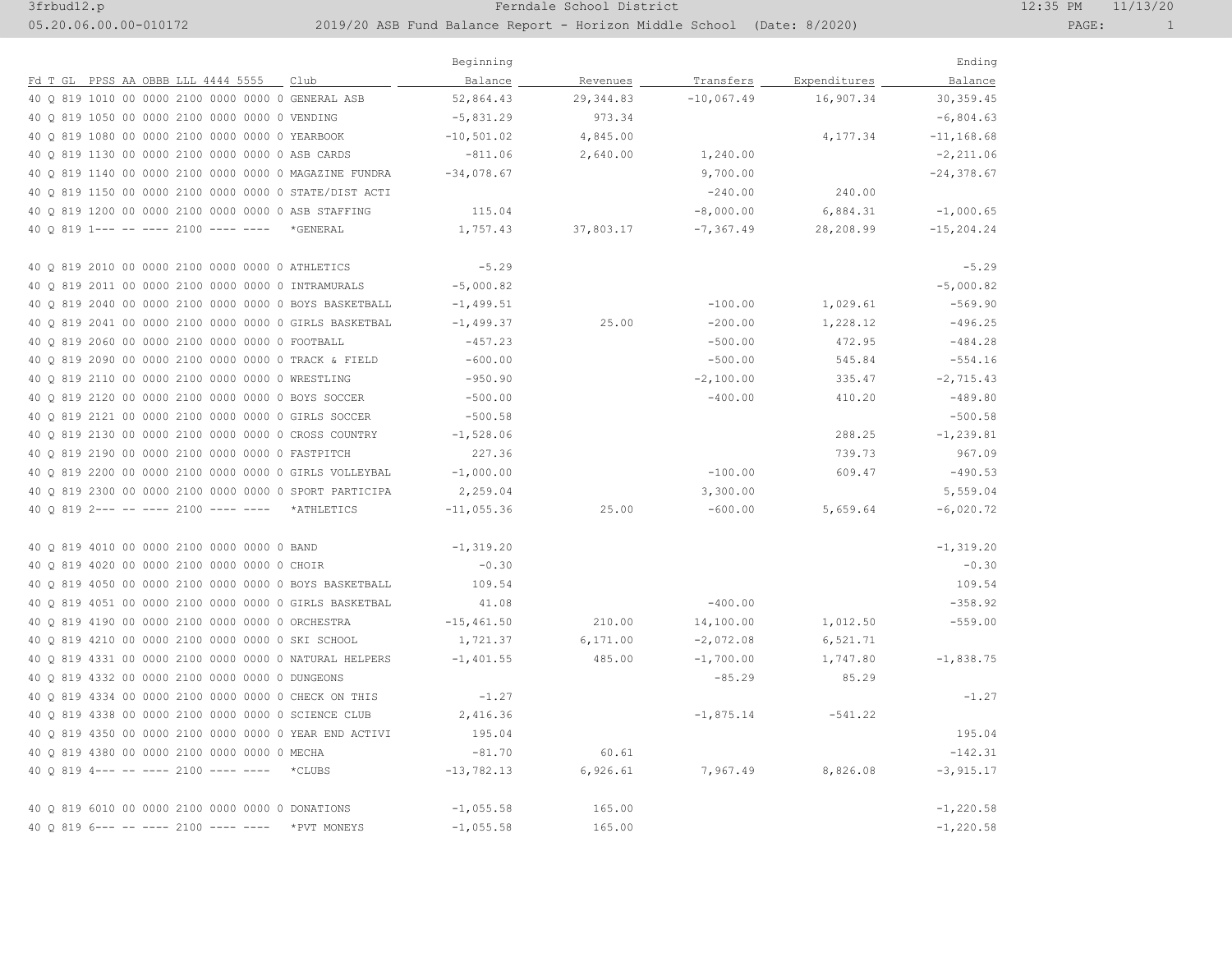3frbud12.p 05.20.06.00.00-010172

## 3fremdale School District 12:35 PM 11/13/20

## 2019/20 ASB Fund Balance Report - Horizon Middle School (Date: 8/2020) PAGE: PAGE: 2

|                                         |                 |                |           |           | Ending       |                |
|-----------------------------------------|-----------------|----------------|-----------|-----------|--------------|----------------|
| PPSS AA OBBB LLL 4444 5555<br>Fd T GL   | Club            | Balance        | Revenues  | Transfers | Expenditures | Balance        |
| 40 0 819 ---- -- ---- 210- ---- ----    | *HORIZON MIDDLE | $-24, 135, 64$ | 44,919.78 |           | 42,694.71    | $-26, 360, 71$ |
| 40 0 819 ---- -- ---- ---- ---- ----    | *Fund Purposes  | $-24, 135, 64$ | 44,919.78 |           | 42,694.71    | $-26, 360, 71$ |
| $40 -$<br>and done as and done does not | *ASB Fund       | $-24, 135.64$  | 44,919.78 |           | 42,694.71    | $-26, 360, 71$ |